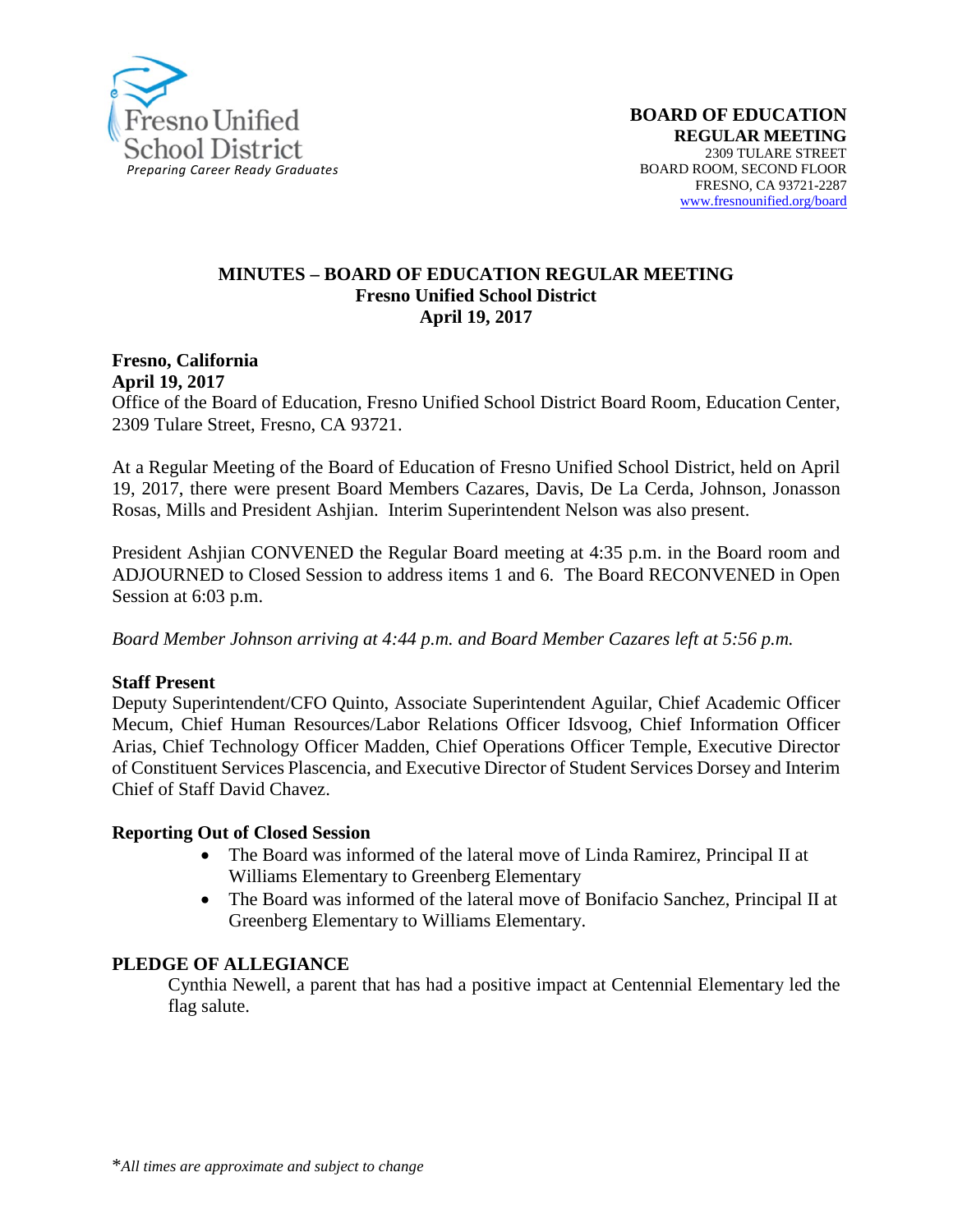#### **APPROVE Minutes**

**APPROVED as recommended,** the draft minutes for the February 22, 2017 Regular Board Meeting. Member Mills moved for approval, seconded by Member Jonasson Rosas, which carried a vote of 6-0-0-1, as follows: AYES: Board Members: Davis, De La Cerda, Johnson, Jonasson Rosas, Mills and President Ashjian. ABSENT: Board Member Cazares.

#### **ADOPT Resolution Proclaiming April 2017 Autism Awareness Month**

**ADOPTED as recommended,** a resolution recognizing April 2017 as Autism Awareness Month. Fresno Unified School District urges all schools and individual citizens to participate in Autism Awareness Month in order to become better educated on the subject of autistic spectrum disorders and create a better community for individuals with autism. Member Jonasson Rosas moved for approval, seconded by Member Davis, on a roll call vote of 6-0-0-1, as follows: AYES: Board Members: Davis, De La Cerda, Johnson, Jonasson Rosas, Mills and President Ashjian. ABSENT: Board Member Cazares.

## **ADOPT Resolution Proclaiming May 1-5, 2017 as Teacher Appreciation Week**

**ADOPTED as recommended,** a resolution recognizing May 1-5, 2017 as Teacher Appreciation Week. Fresno Unified teachers work collaboratively with the Board of Education, Superintendent, administrators and staff in support of the district's goals and core beliefs in increasing student achievement and preparing career ready graduates. Member Davis moved for approval, seconded by Member Mills, on a roll call vote of 8-0- 0-1, as follows: AYES: Student Board Member Riar and McCoy. Board Members: Davis, De La Cerda, Johnson, Jonasson Rosas, Mills and President Ashjian. ABSENT: Board Member Cazares.

#### **HEAR Reports from Student Board Representatives**

ASB President Kesli Ashjian from Bullard High School provided a report to the Board of Education, sharing details of their SAB meeting and thanked Board President Ashjian and Board Member Mills for attending and encouraging students to be successful. The students shared some news happening at Bullard High School, including that there are 60 valedictorians this year at Bullard, construction on a brand new library is nearly complete, and a record number of juniors have taken the SAT thanks to the district offering the test for free for students. In addition, students from Bullard Talent shared their academic goals.

## **HEAR Report from Interim Superintendent**

- Shared details of the [press event](https://vimeo.com/213925875) announcing the relaunch of the Law and Criminal Justice Pathway at Bullard High School. Nelson was joined by Board President Ashjian, Principal Carlos Castillo, students, staff and members of the law pathway advisory board as they shared news of new sustainable curriculum and experiences gaged for students in grades ninth through twelfth beginning in the fall. The program links students to careers directly after graduation as well as a number of college options locally and in California in the social justice arena.
- 6,000 Fresno Unified fifth graders headed to Roosevelt High School to watch a theater production of "Founding Fathers… and Mothers," an original production written, directed and cast by the Good Company Players. The production brings U.S. History to life in conjunction with providing many of our students their first live theater experience. Interim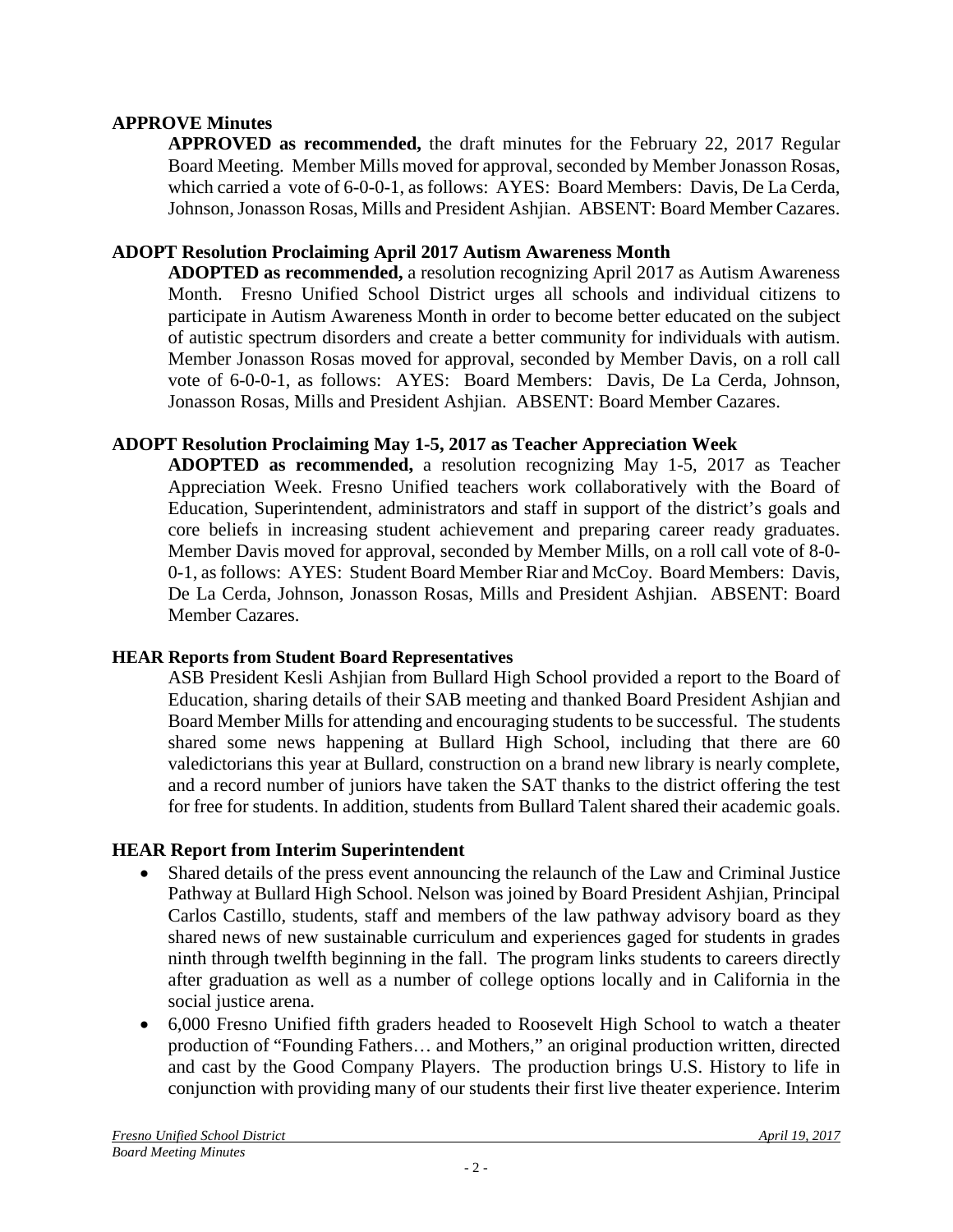Superintendent thanked Francine and Murray Farber for their support of Fresno Unified and the arts as once again, through their generous gift, students are enjoying this wonderful production.

• Nelson closed out his remarks by sharing that three Fresno Unified schools were named to the elite list of 2017 Gold Ribbon Schools by the California Department of Education-- Baird Middle School, Design Science High School and Edison High School. Recognition is given to middle and high schools in the State who demonstrate exemplary educational programs along with the implementation of rigorous academic content—leading to increases in academic outcomes. The three schools were among 275 secondary schools state-wide honored as Gold Ribbon Schools. Nelson congratulated the principals, teachers, students and their families noting that success of this nature takes the commitment and dedication from an entire community and this recognition is proof of that.

On a motion by Member Davis, seconded by Member De La Cerda, the consent agenda, exclusive of agenda item: A-5, which was pulled for further discussion, was approved on a roll call vote of 8-0-0-1 as follows: AYES: Student Board Member Riar and McCoy, Board Members: Davis, De La Cerda, Johnson, Jonasson Rosas, Mills and President Ashjian. ABSENT: Board Member Cazares.

# **A. CONSENT AGENDA**

not to exceed \$24,350.

- **A-1, APPROVE Personnel List APPROVED as recommended,** the Personnel List, Appendix A, as submitted.
- **A-2, ADOPT Findings of Fact and Recommendations of District Administrative Board ADOPTED as recommended,** the Findings of Fact and Recommendations of District Administrative Panels resulting from hearings on expulsion and readmittance cases conducted during the period since the April 5, 2017, Regular Board meeting.
- **A-3, APPROVE Agreement with ViaTron Systems, Inc. for Data Conversion and Scanning APPROVED as recommended,** a service agreement between ViaTron Systems, Inc. and Fresno Unified School District for data conversion and scanning of accounts payable and payroll records. The contract period is April 20, 2017 through June 30, 2017, in an amount
- **A-4, APPROVE Independent Contractor Services Agreement with California Association of Directors of Activities/California Association of Student Leaders APPROVED as recommended.** As part of the district's commitment to engaging all

students in arts, activities, and athletics, California Association of Directors of Activities/California Association of Student Leaders (CADA/CASL) will provide camp programming, facilities, recreation, room, and board for Fresno Unified high school students and adult sponsors. CADA/CASL Summer Leadership Camp will utilize a collaborative learning model for teaching leadership skills and advocacy that will bring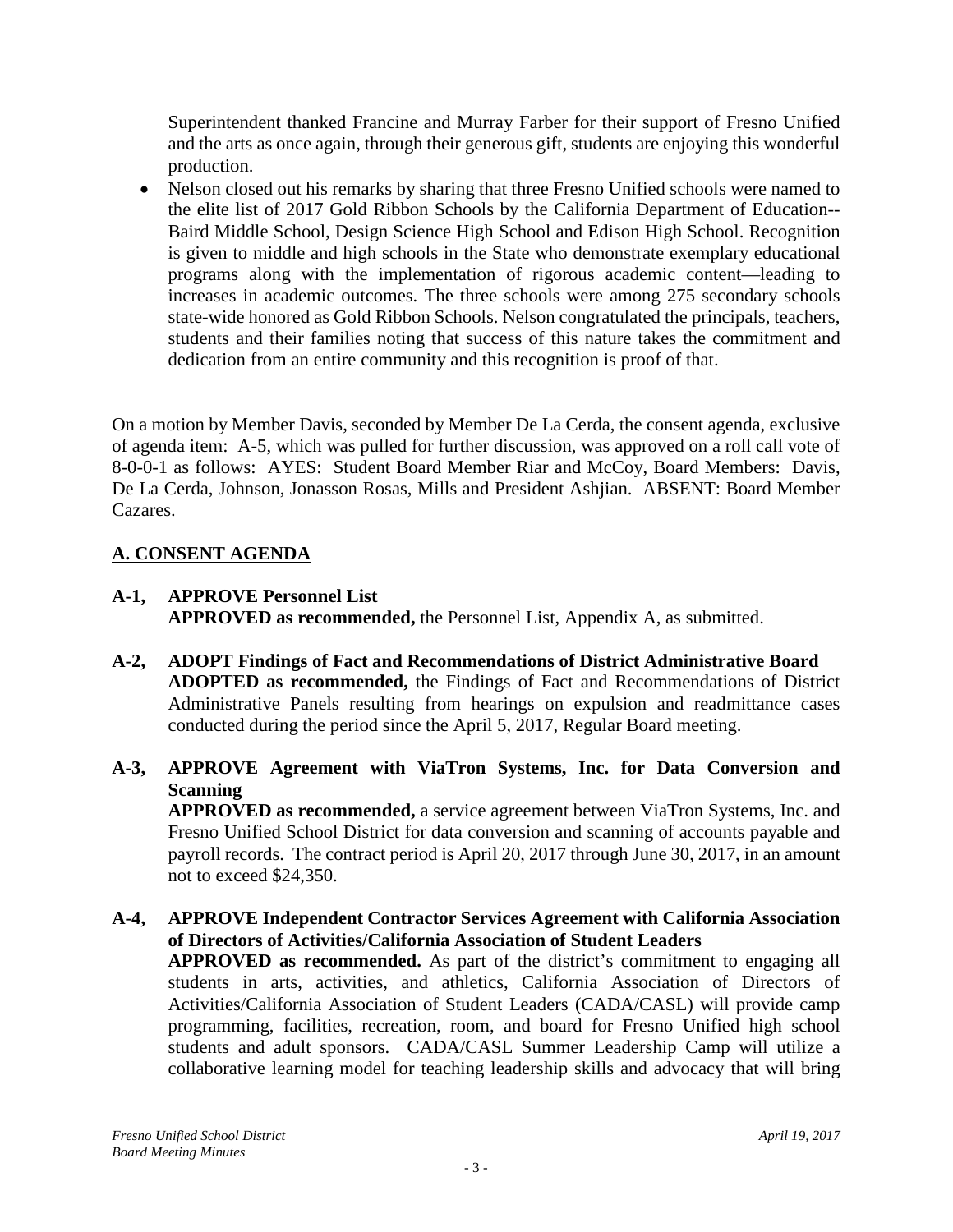positive campus culture building strategies back to all high school sites. Camp will be held July 17-20, 2017 and students from 12 high schools will be invited.

## **A-5, APPROVE Agreement with Leadership Associates to Conduct Superintendent Search**

## PULLED for discussion

**APPROVED as recommended,** an agreement with Leadership Associates to conduct the search for a permanent Superintendent. After presentations by four firms on March 22, 2017, the Board directed the Purchasing Executive Director to enter into negotiations with Leadership Associates, the best value firm based on results, qualifications, experience, references, price and methodology including obtaining stakeholder and community input. Leadership Associates will conduct the search as delineated in their response to RFQ 17- 22 and as presented to the Board on March 22, 2017.

For the record, comments/questions were made regarding the time table for the Superintendent search. Interim Chief of Staff David Chavez, was available to answer questions and provide clarification. Member Davis moved for approval, seconded by Member Mills, which carried a 6-0-0-1 vote. AYES: Board Members: Davis, De La Cerda, Johnson, Jonasson Rosas, Mills, and President Ashjian. ABSENT: Board Member Cazares.

#### **A-6, DENY Claim #16-1013-0336 DENIED as recommended,** a Claim for Damages by a Minor, case #16-1013-0336.

**A-7, DENY Claim #17-0317-0083 DENIED as recommended,** a Claim for Damages by a Minor, case #17-0317-0083.

## **A-8, RATIFY Change Orders for the Projects Listed Below**

**RATIFIED as recommended,**Change Orders for the following projects:

- **Bid 16-21, Duncan Polytechnical High School Gymnasium New Cooling Addition** Change Order 2: \$0 (extension of completion date)
- **Bid 16-23, Roosevelt High School Gymnasium New Cooling Addition** Change Order 2: \$0 (extension of completion date)
- **Bid 16-27, McLane High School Gymnasium New Cooling Addition** Change Order 2: \$8,125

## **A-9, RATIFY the Filing of Notices of Completion**

**RATIFIED as recommended,** Notices of Completion for the following projects, which have been completed according to plans and specifications.

- **Bid 16-21, Duncan Polytechnical High School Gymnasium New Cooling Addition**
- **Bid 16-23, Roosevelt High School Gymnasium New Cooling Addition**
- **Bid 16-27, McLane High School Gymnasium New Cooling Addition**

## **END OF CONSENT AGENDA**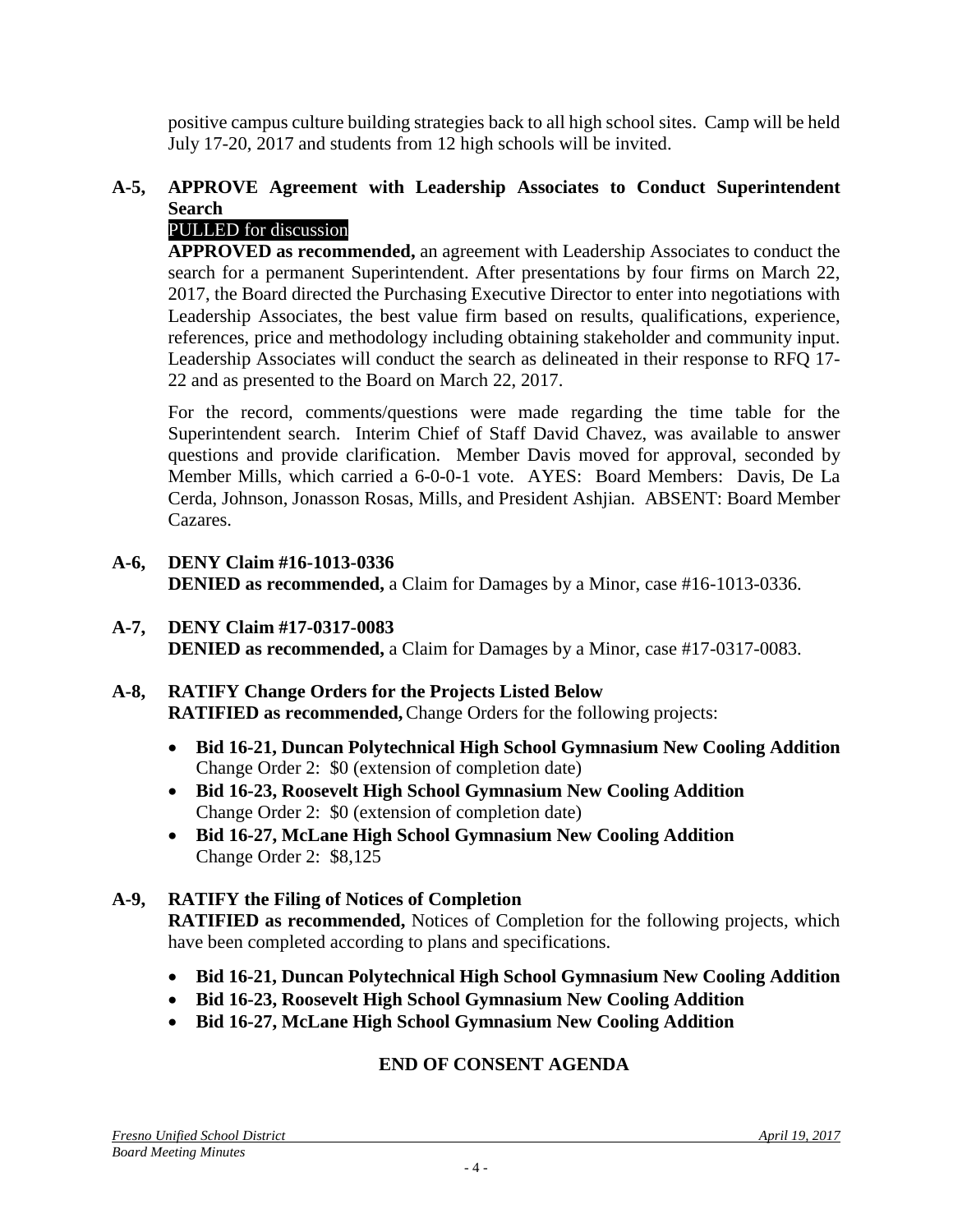# **UNSCHEDULED ORAL COMMUNICATIONS**

**Kenneth R. Mackie** with Fresno Watch Dogs for Ethical Bidding – Spoke about Fair Political Practices Commission (FPPC) Complaint regarding Board President Ashjian.

**Estella S.** student from Dailey Elementary – Requested that Fresno Unified implement Meatless Monday's which would result in many positive effects such an energy consumption, better diet and water conservation.

# **B. CONFERENCE/DISCUSSION AGENDA**

## **Agenda Item B-10, Present and Discuss the 2017/18 Strategic Budget Development.**

The Governor released the proposed State budget for 2017/18 on January 10, 2017. The Board of Education has discussed the Governor's proposal and the potential impacts on Fresno Unified, as well as the strategic budget development process, at the following Board of Education meetings:

- January 25, 2017 March 8, 2017
- February 8, 2017 March 22, 2017
- February 22, 2017 April 5, 2017
- 
- -

Staff and the Board continued budget development discussions.

Presentation by Deputy Superintendent/CFO, Ruth F. Quinto and staff

An opportunity was provided to hear questions/concerns from members of the Board and staff was available to respond.

For the record, comments/questions were made regarding the increased percent in Early Learning and if there was anything else that was needed to increase that percentage, do we track retention rates for our employees, do we do an exit survey when employees leave, are we going to get buses with air conditioning, concern we need to increase the number of buses and bus drivers, does Fresno Unified have plans to start using solar panels, would the plan for solar be a phase-in implementation, do our lead teachers lead the accountable communities, why are we purchasing buses just now, what happens if we don't get grant funds for the buses, would we sell the buses, what does the \$115,00 for the bus mechanic include, do we recruit nurses who go through our nursing program, can you elaborate on the demonstration classroom and the training you want to expand, will every school have a demonstration classroom, are we planning to expand our Early Learning programs, will Fresno Unified be effected if First Student buses do not convert their buses, are we doing anything to promote our crossing guards, we need to get teachers that look like our students, what is the plan to close the gap regarding our African American students, would like to see information as to where our African American's stand with the gap, the benefits of SpotSpotter and the need for more square miles, the cost of owning our own special needs buses, and the savings that we will be getting from the sewer fees where will they go. Deputy Superintendent/CFO Quinto, Executive Director Deanna Mathies, Chief of Human Resources Paul Idsvoog, Chief Operations Officer Karin Temple, Executive Officer Sally Fowler and Chief Academic Officer Kim Mecum were available to answer questions and provide clarification. No action was required for this item.